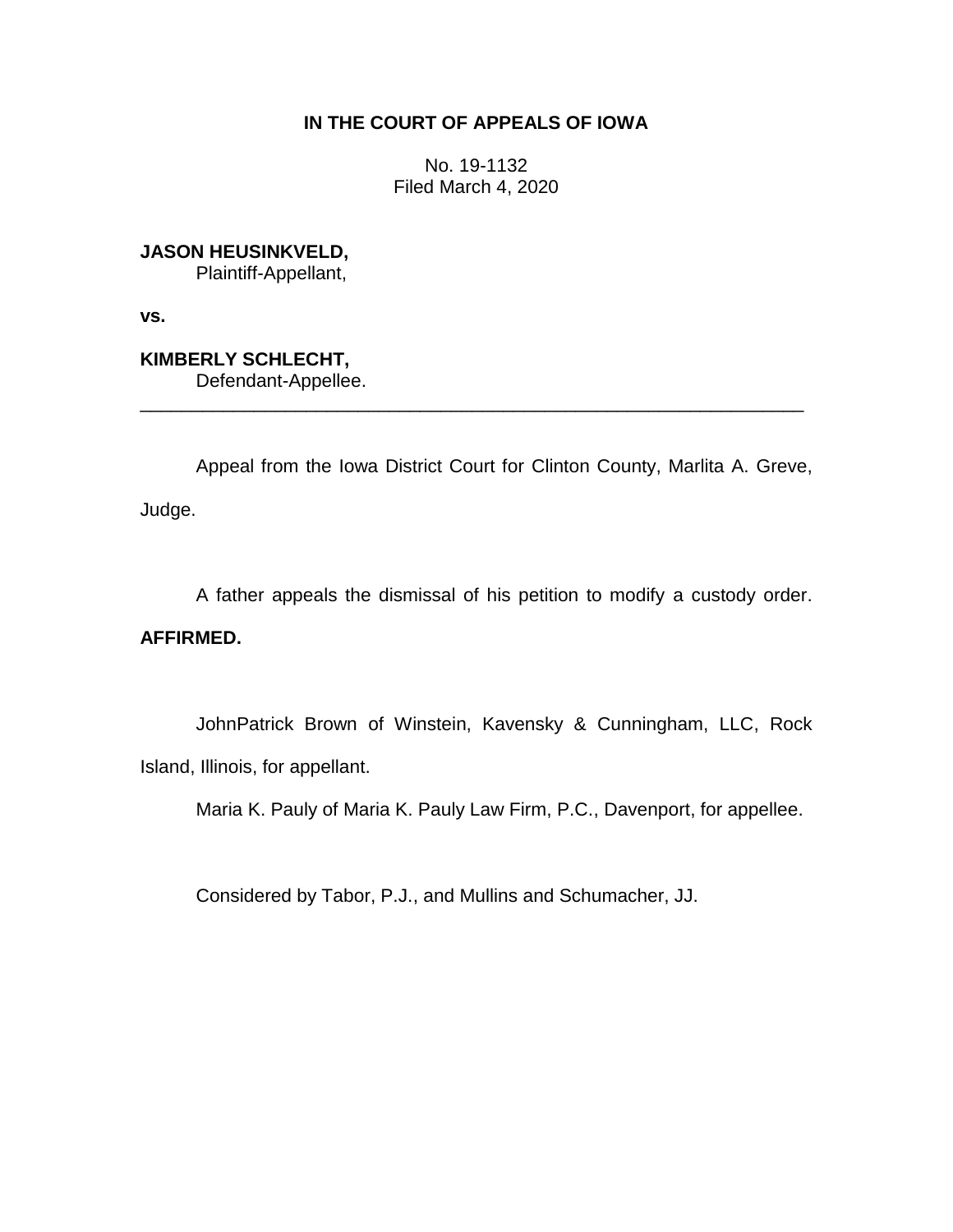### **SCHUMACHER, Judge.**

A father appeals from a district court ruling dismissing his petition for modification of custody. We affirm the trial court's ruling.

## **Background Facts and Proceedings**

Jason Heusinkveld and Kimberly Schlecht are the parents of a minor child, K.H., who was five years old at the time of trial. The parties have never been married. K.H. has resided with Kimberly and his maternal grandparents in Clinton, Iowa since his birth. Jason moved to Maquoketa in 2015, which is approximately forty miles from Clinton. On November 2, 2016, Jason filed a petition to establish joint legal custody and visitation. Following trial, the court filed an order establishing paternity, granting Jason and Kimberly joint legal custody, and awarding Kimberly physical care. Jason was awarded liberal visitation, including a midweek visit, alternating weekends, two weeks of summer vacation, and alternating holidays. In November 2017, Jason moved to Clinton. He resides with his parents. Jason's girlfriend also resides in that home. Since 2017, Kimberly has worked as a certified nursing assistant. In that time, Jason has held several jobs.

Approximately a year after the entry of the original order, Jason filed a petition to modify. He amended his petition on December 18, 2018. The amended petition was captioned "Amended Application For Modification of Visitation." The body of the petition, however, requested joint physical care. Jason's attorney clarified at trial that Jason was seeking a shared physical care arrangement, stating, "And I do understand that what we are requesting in our application does in fact amount to a change in custody to a shared care arrangement, and we are

2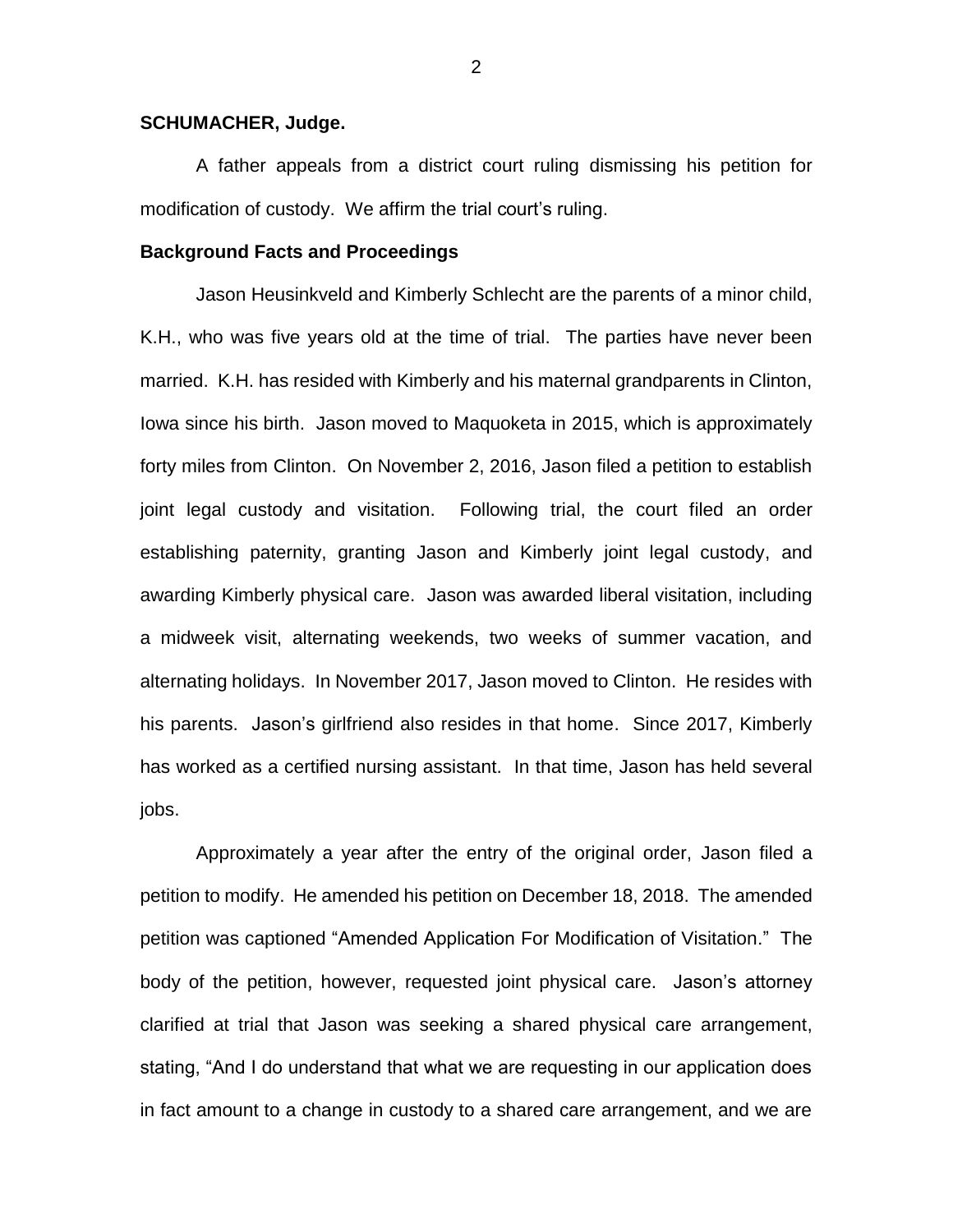relying on the fact that we have to prove a substantial change in circumstances."<sup>1</sup> In the amended petition, Jason premised his request for shared physical care on his new residence in relation to Kimberly's residence, his stable employment, and regular payments of child support for K.H. Kimberly moved to dismiss the petition on May 9, 2019. The motion to dismiss was held in conjunction with trial on the modification petition. Following trial, the court granted the motion to dismiss, determining there was "no material and substantial change in circumstances warranting a change in physical custody that was no[t] contemplated by the original decree."<sup>2</sup> Jason filed a notice of appeal.

## **Standard of Review**

"Petitions to modify the physical care provisions of a divorce decree lie in equity." *In re Marriage of Hoffman*, 867 N.W.2d 26, 32 (Iowa 2015). "Thus, we review the district court's decision de novo." *In re Marriage of Harris*, 877 N.W.2d 434, 440 (Iowa 2016)."We give weight to the findings of the district court, particularly concerning the credibility of witnesses; however, those findings are not binding upon us." *In re Marriage of McDermott*, 827 N.W.2d 671, 676 (Iowa 2013).

#### **Discussion**

 $\overline{a}$ 

On appeal, Jason asks us to overturn the district court's ruling. Based on our de novo review of the record, we affirm the district court.

<sup>&</sup>lt;sup>1</sup> Counsel for Jason further clarified the issue in briefing, indicating that the combined certificate mistakenly indicated this was an action for visitation modification rather than custody.

 $2$  Jason did not testify as to any requested modifications to his visitation schedule.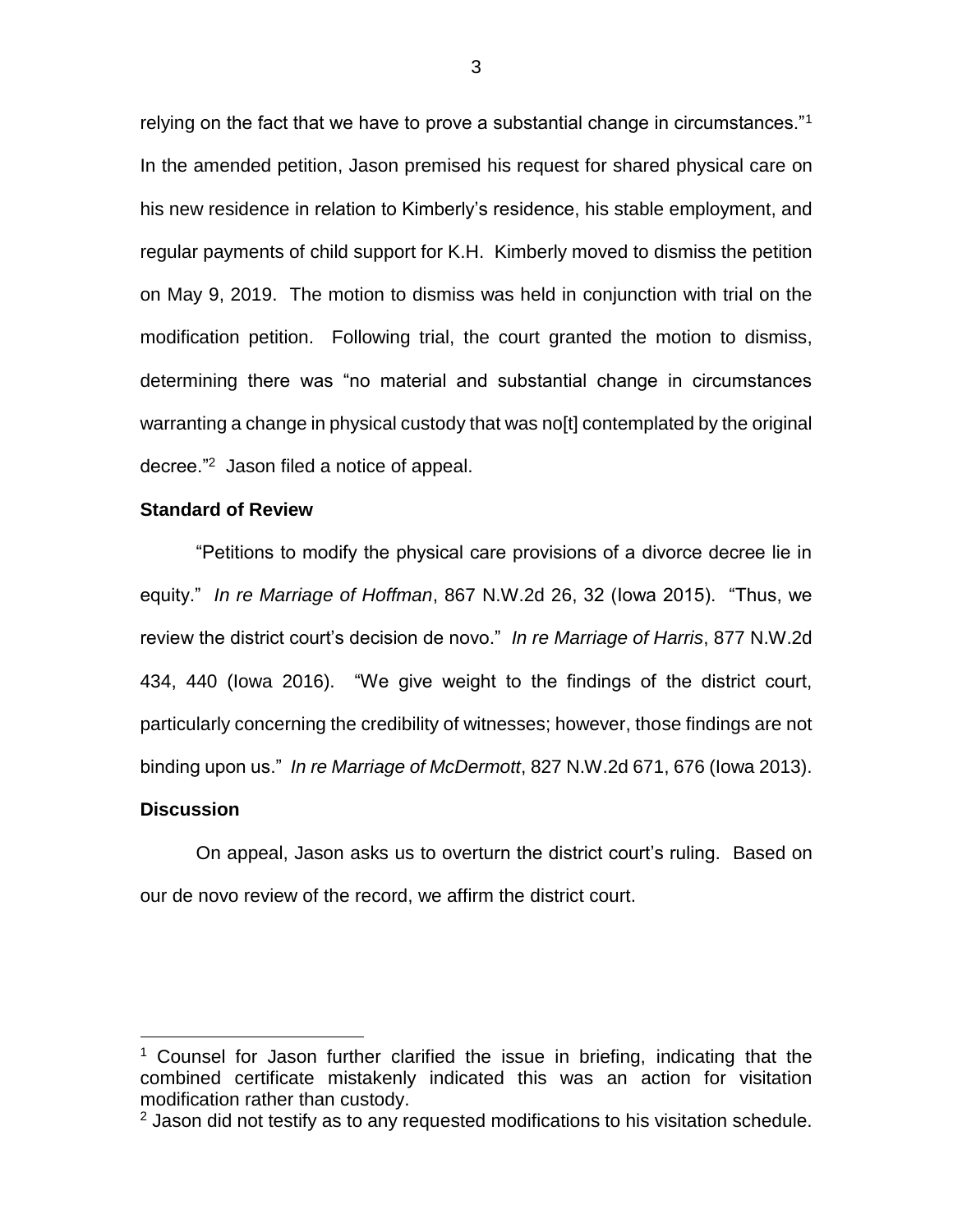# **I. Modification of Custody**

A heavy burden rests on the proponent of a modification to custodial provisions.

To change a custodial provision of a dissolution decree, the applying party must establish by a preponderance of evidence that conditions since the decree was entered have so materially and substantially changed that the children's best interests make it expedient to make the requested change. The changed circumstances must not have been contemplated by the court when the decree was entered, and they must be more or less permanent, not temporary. They must relate to the welfare of the children. A parent seeking to take custody from the other must prove an ability to minister more effectively to the children's well being. The heavy burden upon a party seeking to modify custody stems from the principle that once custody of children has been fixed it should be disturbed only for the most cogent reasons.

*In re Marriage of Frederici*, 338 N.W.2d 156, 158 (Iowa 1983).

"[T]he burden to show a substantial change of circumstances rests upon the applicant." *In re Marriage of Feustel*, 467 N.W.2d 261, 265 (Iowa 1991). "Prior cases have little precedential value," and "we must base our decision primarily on the particular circumstances of the parties" presently before us. *In re Marriage of Weidner*, 338 N.W.2d 351, 356 (Iowa 1983). We give weight to the trial court's findings of fact, but we are not bound by them. Iowa R. App. P. 6.904(3)(g).

Courts are empowered to modify the custodial terms of a dissolution decree only when there has been a substantial change in circumstances since the time of the decree not contemplated by the court when the decree was entered, the change was more or less permanent, and it related to the welfare of the child. *See Frederici*, 338 N.W.2d at 158; *Dale v. Pearson*, 555 N.W.2d 243, 245 (Iowa Ct. App. 1996). A parent seeking to change the physical care from the custodial parent to the petitioning parent has a heavy burden and must show the ability to offer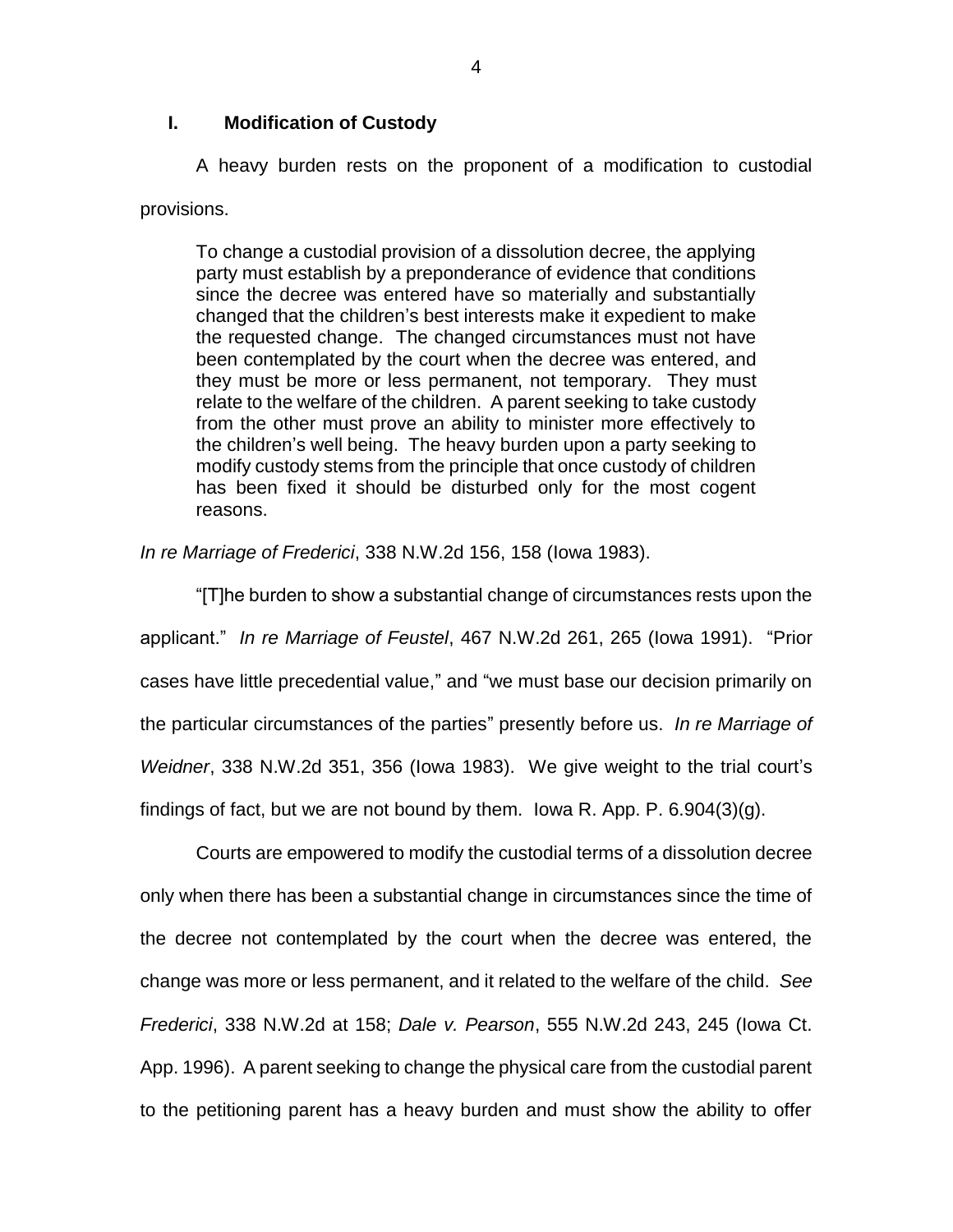superior care.<sup>3</sup> *See In re Marriage of Mikelson*, 299 N.W.2d 670, 671 (Iowa 1980); *In re Marriage of Mayfield*, 577 N.W.2d 872, 873 (Iowa Ct. App. 1998). "The controlling consideration in child custody cases is always what is in the best interests of the children." *In re Marriage of Swenka*, 576 N.W.2d 615, 616 (Iowa Ct. App. 1998).

As the party seeking modification, Jason has the heavy burden of proving by a preponderance of the evidence that "conditions since the decree was entered have so materially and substantially changed that the children's best interests make it expedient to make the requested change." *See Hoffman*, 867 N.W.2d at 32 (quoting *Frederici*, 338 N.W.2d at 158).

In support of his claim that circumstances have materially and substantially changed warranting a custody modification, Jason's testimony highlights the following: his recent move from Maquoketa to Clinton, his current employment, his continued child support payments, and improved communication between Jason and Kimberly.

Jason's November 2017 move from Maquoketa to Clinton appears central to his plea for modification. The move results in Jason living approximately five minutes away from Kimberly's home. While the move to Clinton is undoubtedly more convenient, we agree with the district court that Jason's move to Clinton is not a substantial change in circumstances warranting modification of custody.

 $\overline{a}$ 

<sup>&</sup>lt;sup>3</sup> We have previously held that a parent seeking modification of a custodial order and requesting joint physical care rather than sole physical care bears the same burden of a parent seeking a modification of sole physical care. *In re Marriage of Davis*, No. 02-0314, 2002 WL 31641272, at \*2 (Iowa Ct. App. Nov. 25, 2002).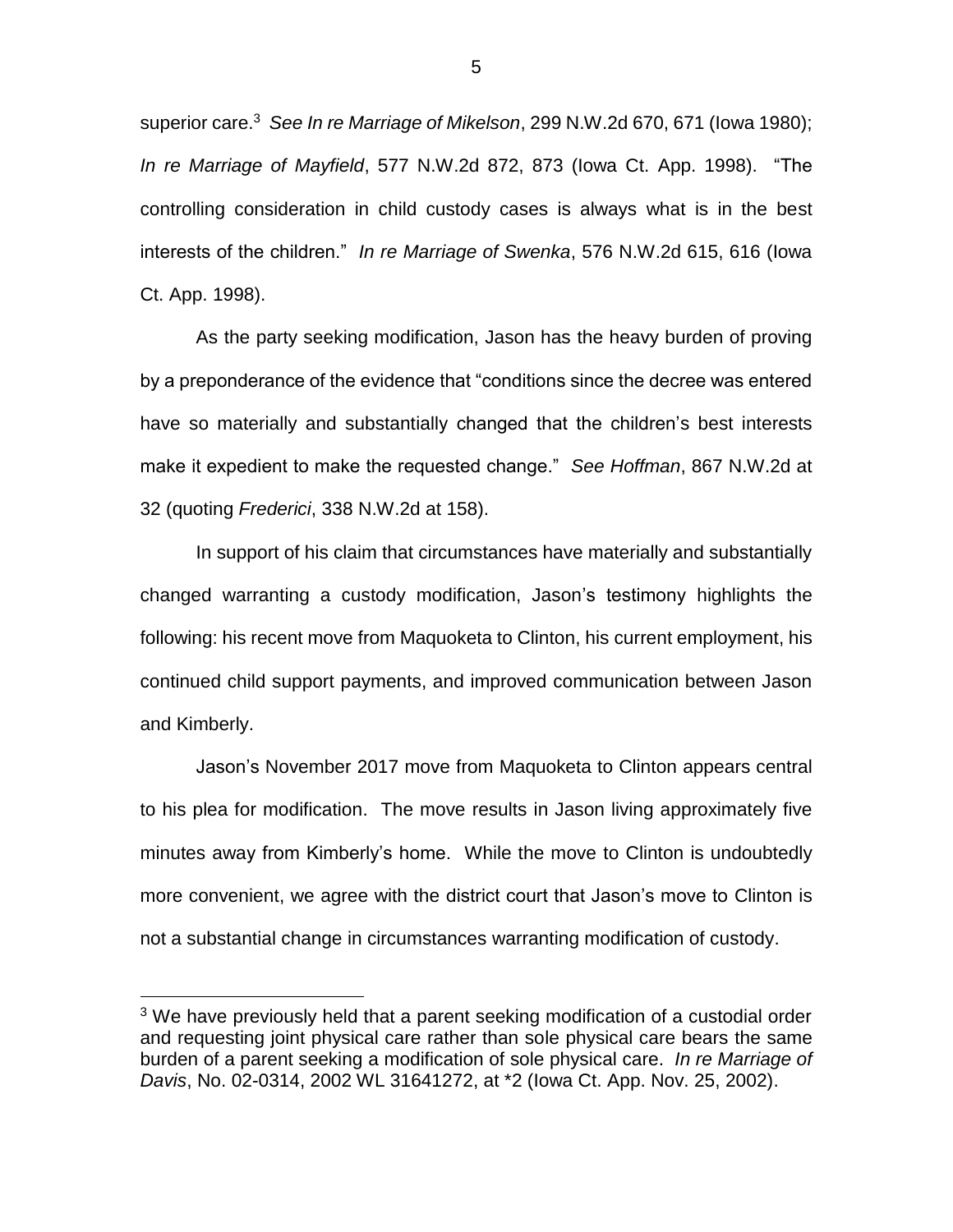Jason argues, and we agree, that the instant modification differs from much of our prior case law concerning changes in residences of parents. Jason's move to Clinton shrank, rather than expanded, the distance between the child's parents. *See id.* at 28–29 (finding the custodial parent's move of approximately seventy miles was not a substantial change in circumstances); *In re Marriage of Schau*, No. 00-1854, 2001 WL 710230, at \*2 (Iowa Ct. App. June 13, 2001) (holding the mother's move of approximately forty-five miles was not a substantial change in circumstances warranting the grant of the father's petition to modify the dissolution decree). However, a residence of a parent is only one of the considerations for a trial court in a modification action and, like the trial court, we do not find that a move of forty miles by the noncustodial parent meets the heavy burden to modify custody.

We consider as well the other changes, in conjunction with the move, that Jason cites as sufficient to warrant modification of custody. Based on our review of the record, we conclude these additional considerations also do not meet the heavy burden required in a custody modification action.

Jason testified at the 2019 hearing that communication between Kimberly and Jason has improved, however, some difficulties in communicating remained. In the court's 2017 order concerning Jason's original petition, the district court noted Jason and Kimberly did not "effectively communicate for the benefit of [their child]." In 2019, Jason testified that communication difficulties occur regarding his requests for additional time with K.H. Notably, Jason also testified that Kimberly provided extra time to Jason with K.H. approximately twice per month when requested by Jason. We find the limited improvement in the parents'

6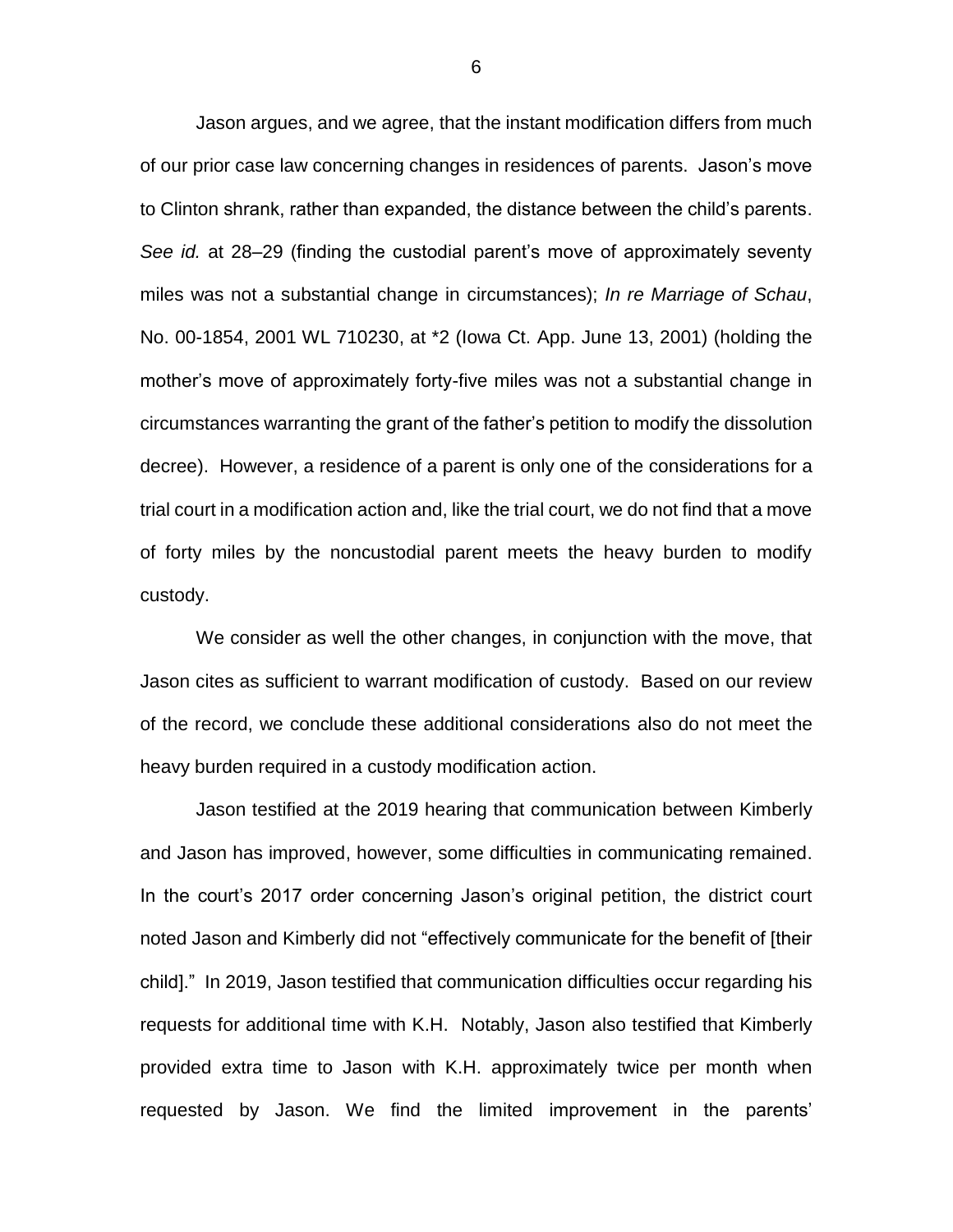communication and Kimberly's flexibility in allowing additional visitation commendable. However, we do not find such sufficient to warrant a change in the current custodial arrangement.

Jason also supports his request for modification by noting his regular child support payments and his stable employment. We do not find regular payment of previously ordered child support payments to be a significant consideration in meeting the heavy burden in a modification of custody action.<sup>4</sup> In addition, while Jason's employment was consistent for several months prior to the hearing, his employment history since the entry of the original order has been marked by frequent changes. His most recent employment started after his amended petition for modification was filed. When questioned at the hearing, Jason agreed that he has had frequent employment changes. We agree with the trial court's characterization of Jason's employment situation as unstable.

Lastly, the record is void of any evidence as to what effect the proposed change would have on K.H. or how the proposed change in custody would be in the child's best interest, a critical factor in the equation for a modification action. Jason's minor change in location, the parents' improved communication, Jason's employment, and payment of court-ordered child support do not rise to the level of material and substantial changes since the entry of the original order not contemplated by the trial court that would warrant a modification of custody. Importantly, Jason failed to provide evidence that such proposed change would be

 $\overline{a}$ 

7

<sup>4</sup> Both the father and the mother have a duty to financially support the child. *Moore v. Kriegel*, 551 N.W.2d 887, 889 (Iowa Ct. App. 1996).